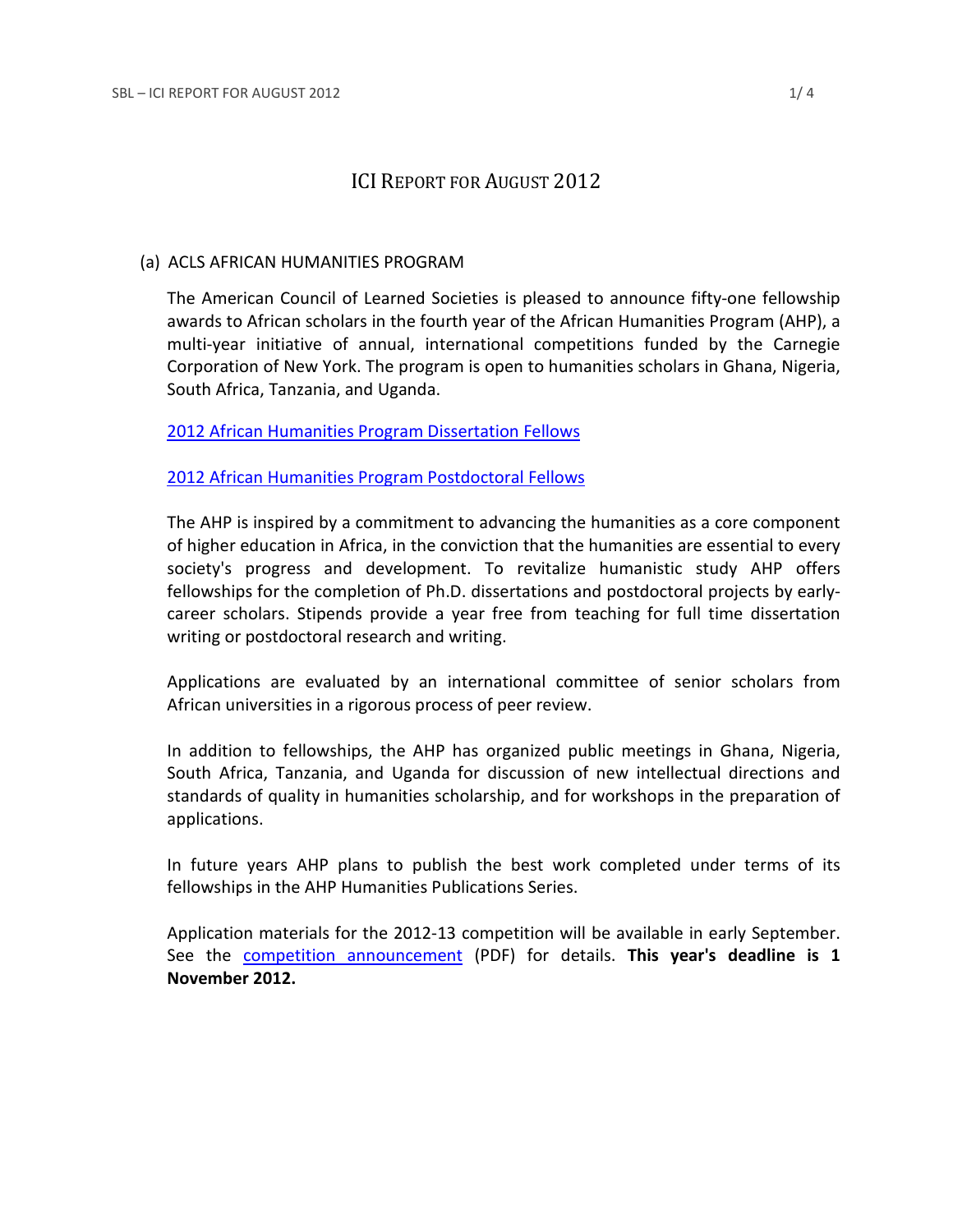#### (b) PUBLICATIONS: ONLINE BOOKS – NEW PARTNER AND NEW BOOKS ADDED

We are pleased to announce that the agreement with Wiley-Blackwell as a partner in the Online Books program is now in place and we should begin to post W-B titles before the end of the year.

(For the full list, please go to [http://www.sbl-site.org/publications/Books\\_ICIbooks.aspx\)](http://www.sbl-site.org/publications/Books_ICIbooks.aspx)

Note: We are thankful for those who provided us with suggestions for volumes to include in our depository. We are working on these.

The following books were added since the last report:

(1) Feder, Yitzhaq. *Blood Expiation in Hittite and Biblical Ritual: Origins, Context, and Meaning.* Writings from the Ancient World Supplement Series, 2. Atlanta: Society of Biblical Literature, 2011.

This pioneering study examines the use of blood to purge the effects of sin and impurity in Hittite and biblical ritual. The idea that blood atones for sins holds a prominent place in both Jewish and Christian traditions. The author traces this notion back to its earliest documentation in the fourteenth- and thirteenthcentury B.C.E. texts from Hittite Anatolia, in which the smearing of blood is used as a means of expiation, purification, and consecration. This rite parallels, in both its procedure and goals, the biblical sin offering. The author argues that this practice stems from a common tradition manifested in both cultures. In addition, this book aims to decipher and elucidate the symbolism of the practice of blood smearing by seeking to identify the sociocultural context in which the expiatory significance of blood originated. Thus, it is essential reading for anyone interested in the meaning and efficacy of ritual, the origins of Jewish and Christian notions of sin and atonement, and the origin of the biblical blood rite.

(2) Henze, Matthias. *Hazon Gabriel: New Reading of the Gabriel Revelation.* Early Judiaism and Its Literature, 29. Atlanta: Society of Biblical Literature, 2011.

Since its rediscovery a decade ago, the *Hazon Gabriel* or *Gabriel Revelation,* a Hebrew inscription of the first century B.C.E., has attracted considerable attention. The inscription, of which about 87 lines are preserved, written in black ink on a slab of gray limestone, has been compared to the Dead Sea Scrolls. This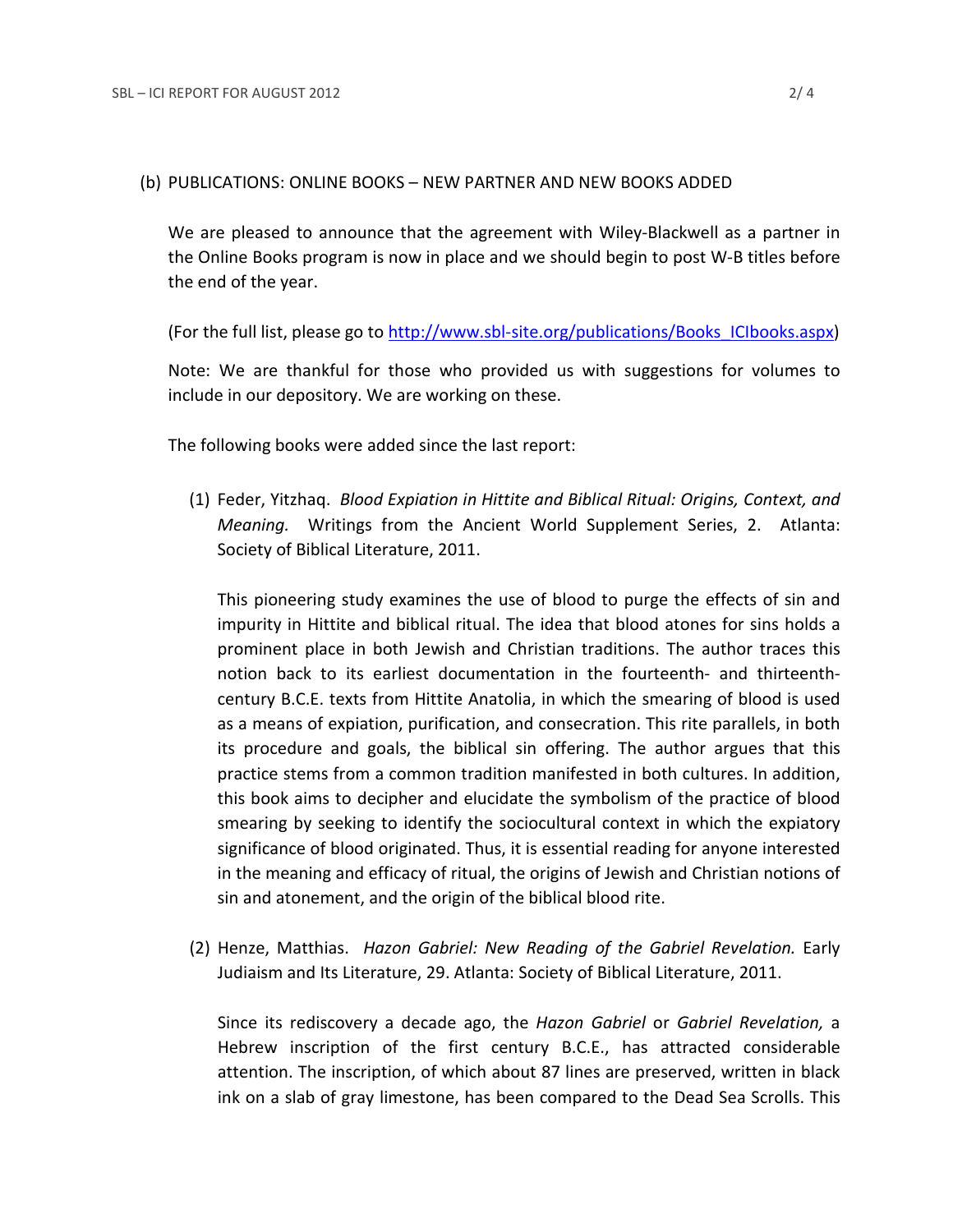book makes accessible in one place all existing editions of the *Hazon Gabriel* together with annotated English translations and offers initial interpretations of the text as a whole, its language, and its most prominent motifs. The essays, primarily from a 2009 conference at Rice University, compare the *Gabriel Revelation* to other literature of the time—the book of Daniel, the Dead Sea Scrolls, and the New Testament in particular—to determine its place in early Judaism.

(3) Liew,Tat-siong Benny, ed. *Postcolonial Interventions: Essays in Hon or of R. S. Sugirtharajah.* Bible in the Modern World, 23. Sheffield: Sheffield Phoenix Press, 2009.

This collection of essays, with contributions by many long-term colleagues and collaborators of R. S. Sugirtharajah, Professor of Biblical Hermeneutics in the University of Birmingham, is meant to review, evaluate, celebrate, and honour his many scholarly contributions. The title of the collection signifies that the volume focusses not only on how we read socio-political interventions, but also on how reading can itself be a form of intervention. This focus on reading and intervention is in many ways most fitting, as Professor Sugirtharajah's biblical and theological hermeneutics have indeed been a significant force of intervention. His work has confronted and challenged many to see beyond a parochial mainstream, to perceive imperial and colonial dynamics in the Bible and in biblical studies, and to remain open to the transformative possibilities of reading from new sites as well as with new sights.

(4) Turner, Laurence A. *Genesis, Second Edition.* Readings: A New Biblical Commentary. Sheffield: Sheffield Phoenix Press, 2009.

Working from the conviction that Genesis can be read as a coherent whole, this commentary foregrounds the sophistication of Hebrew narrative art, in particular its depiction of plot and character, and the interpretative possibilities raised by its intertextuality. Apparently simple and independent episodes emerge as complex and interconnected, constantly challenging readers to readjust their assessments of characters and expectations of plot development. Approaching the text predominantly from the perspective of a 'first-time reader', this commentary underscores the narrative's surprises, ironies and innovations.